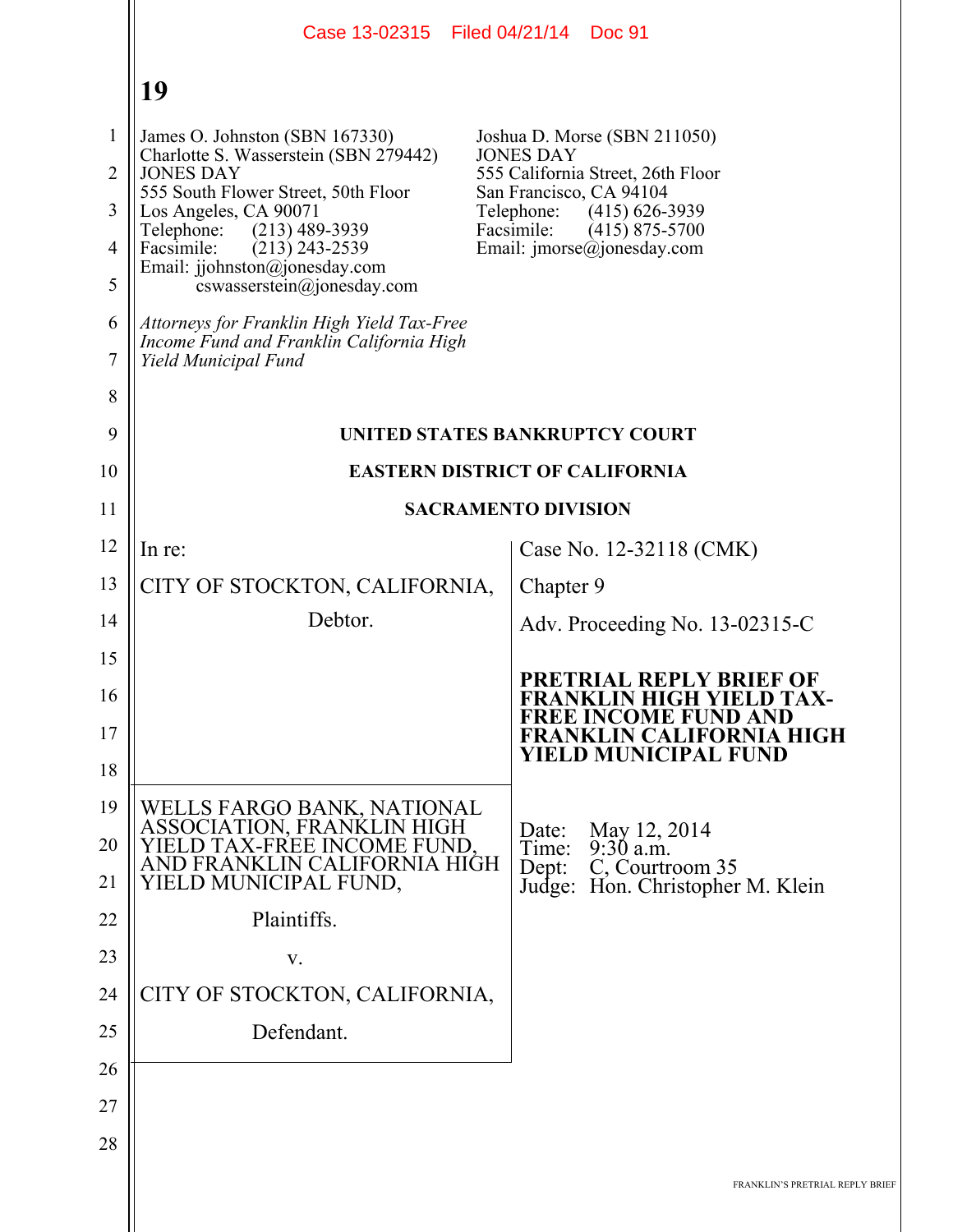|                     |      | Case 13-02315 Filed 04/21/14 Doc 91                            |  |
|---------------------|------|----------------------------------------------------------------|--|
| 1                   |      | <b>TABLE OF CONTENTS</b>                                       |  |
| $\overline{2}$      |      | Page                                                           |  |
| 3                   | I.   |                                                                |  |
| $\overline{4}$<br>5 | II.  | FRANKLIN'S COLLATERAL INCLUDES THE RIGHT                       |  |
| 6<br>7              | III. | <b>FRANKLIN'S COLLATERAL IS WORTH</b>                          |  |
| 8                   |      | A.                                                             |  |
| 9                   |      | <b>B.</b>                                                      |  |
| 10                  |      | $\mathbf{C}$ .                                                 |  |
| 11                  |      | Mr. Toppenberg Is Not Competent To Render An Opinion  14<br>D. |  |
| 12                  | IV.  | <b>CONCLUSION</b> 25                                           |  |
| 13                  |      |                                                                |  |
| 14                  |      |                                                                |  |
| 15                  |      |                                                                |  |
| 16                  |      |                                                                |  |
| 17                  |      |                                                                |  |
| 18                  |      |                                                                |  |
| 19                  |      |                                                                |  |
| 20                  |      |                                                                |  |
| 21                  |      |                                                                |  |
| 22                  |      |                                                                |  |
| 23                  |      |                                                                |  |
| 24                  |      |                                                                |  |
| 25                  |      |                                                                |  |
| 26                  |      |                                                                |  |
| 27                  |      |                                                                |  |
| 28                  |      | $-i-$                                                          |  |
|                     |      | FRANKLIN'S PRETRIAL REPLY BRIEF                                |  |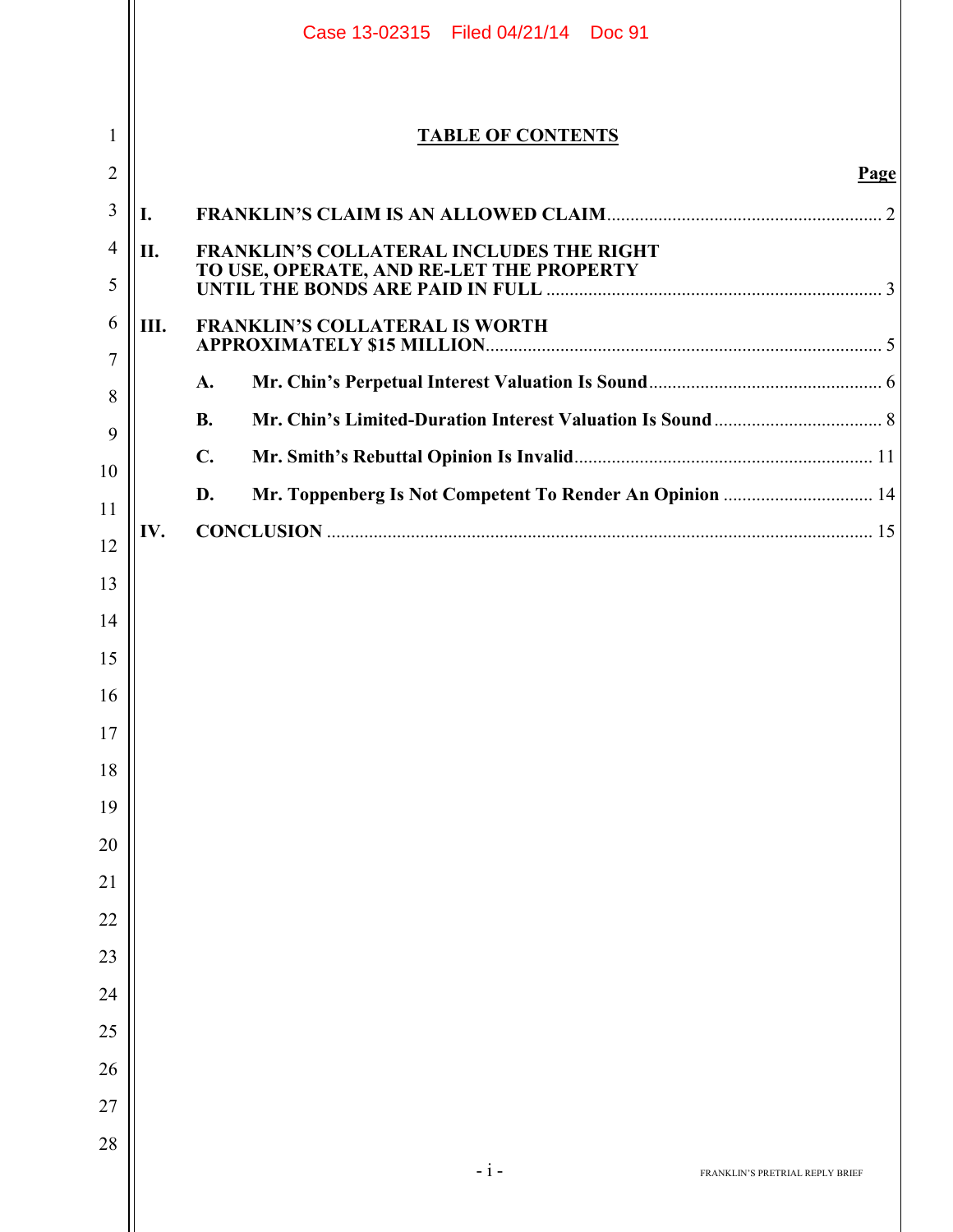|                | Case 13-02315 Filed 04/21/14 Doc 91                                       |  |  |  |
|----------------|---------------------------------------------------------------------------|--|--|--|
|                |                                                                           |  |  |  |
| 1              | <b>TABLE OF AUTHORITIES</b>                                               |  |  |  |
| 2              | <b>Page</b>                                                               |  |  |  |
| 3              | <b>Cases</b>                                                              |  |  |  |
| $\overline{4}$ |                                                                           |  |  |  |
| 5              |                                                                           |  |  |  |
| 6              |                                                                           |  |  |  |
| 7              |                                                                           |  |  |  |
| 8              |                                                                           |  |  |  |
| 9              | Metropolitan Water Dist. of S. Cal. v. Campus Crusade for Christ, Inc.,   |  |  |  |
| 10             |                                                                           |  |  |  |
| 11             |                                                                           |  |  |  |
| 12             |                                                                           |  |  |  |
| 13<br>14       | <b>Statutes</b>                                                           |  |  |  |
| 15             |                                                                           |  |  |  |
| 16             |                                                                           |  |  |  |
| 17             |                                                                           |  |  |  |
| 18             | <b>Other</b>                                                              |  |  |  |
| 19             | Golf Courses Take Swing At Change, CENTRAL VALLEY BUSINESS JOURNAL<br>.10 |  |  |  |
| 20             |                                                                           |  |  |  |
| 21             |                                                                           |  |  |  |
| 22             |                                                                           |  |  |  |
| 23             |                                                                           |  |  |  |
| 24             |                                                                           |  |  |  |
| 25             |                                                                           |  |  |  |
| 26             |                                                                           |  |  |  |
| 27             |                                                                           |  |  |  |
| 28             |                                                                           |  |  |  |
|                | $-ii -$<br>FRANKLIN'S PRETRIAL REPLY BRIEF                                |  |  |  |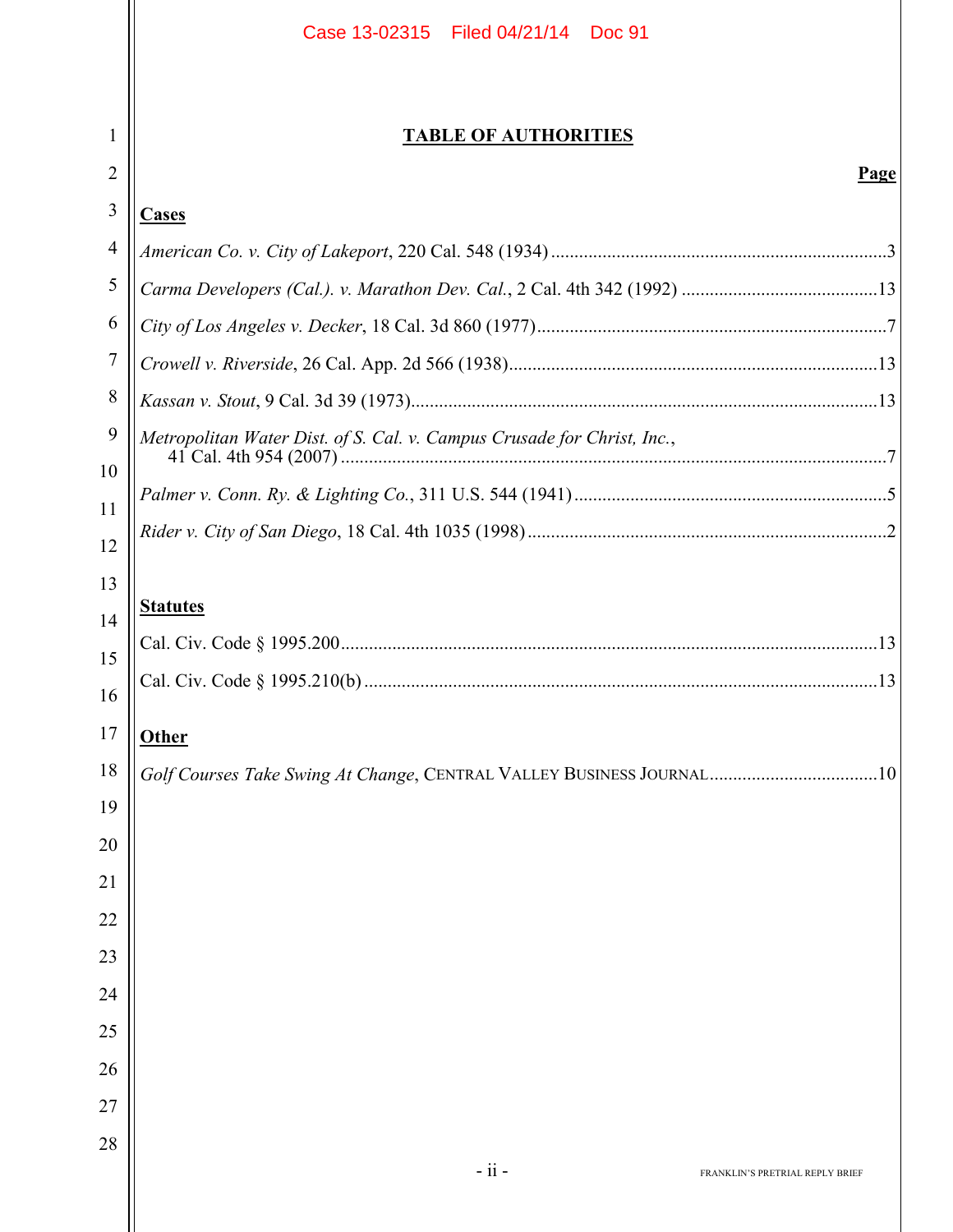The City has now conceded that Franklin was right all along – neither the Nominal Lease nor the Leaseback Agreement is an unexpired lease within the meaning of the Bankruptcy Code. Rather, the City admits that the Agreements "are in economic substance a secured financing transaction."<sup>1</sup>

That belated concession simplifies this action. The issues that remain before the Court concern the allowability, nature, extent, and value of Franklin's secured claim, which are the subject of Counts 2, 3, and 4 of the Complaint.<sup>2</sup> As summarized below, Franklin has shown and will prove at trial that it has an allowed claim for the full amount due and owing on the Bonds. That claim is secured by the right to use, operate, and re-let the Property until the Bonds are paid in full. Under the Plan, the City proposes to discharge its obligations under the Agreements (and hence the Bonds) through a payment of less than 1%. Because value is not otherwise sufficient to repay the Bonds, Franklin's collateral is a perpetual possessory interest in the Property. Frederick Chin, Franklin's expert with decades of experience appraising, valuing, owning and operating golf courses and other assets similar to the Property, has opined that the collateral is worth approximately \$15 million.

14 15 16 17 18 19 20 21 22 The City, on the other hand, apparently asserts that Franklin's claim should be disallowed due to the City's alleged violation of California's constitutional debt limitation. The City also asserts that, if the claim is allowed, the duration of Franklin's possessory security interest extends only until 2048. Relying only on the biased opinion of a City employee with no formal appraisal or valuation experience (who admitted that, in formulating his opinion, he did not actually "prepare any calculations") and on a last-minute rebuttal report by a putative "expert" with essentially no experience in valuing or operating golf courses or similar asserts, the City asserts that such collateral has no value. The City conspicuously has offered no expert opinion of value of the collateral, only a rebuttal of the opinion of Franklin's expert.

23

1

2

3

4

5

6

7

8

9

10

11

12

13

24

25

 $\overline{a}$ 1 *See Partial Judgment In Favor Of Plaintiffs* [adv. pro. doc. no. 56] (the "Partial Judgment"). This is a reply to the City's Pretrial Brief ("City Br."). Capitalized terms not defined in this Brief have the meanings given to them in Franklin's Pretrial Brief ("Franklin Br.").

<sup>27</sup> 28 2 The claim technically is held by Wells Fargo as indenture trustee for Franklin's benefit. *See*  Franklin Br. at 9. Because Franklin owns all of the Bonds and has the right to direct Wells Fargo to exercise of its rights and remedies, this Brief continues the convention of referring to the claim as "Franklin's claim."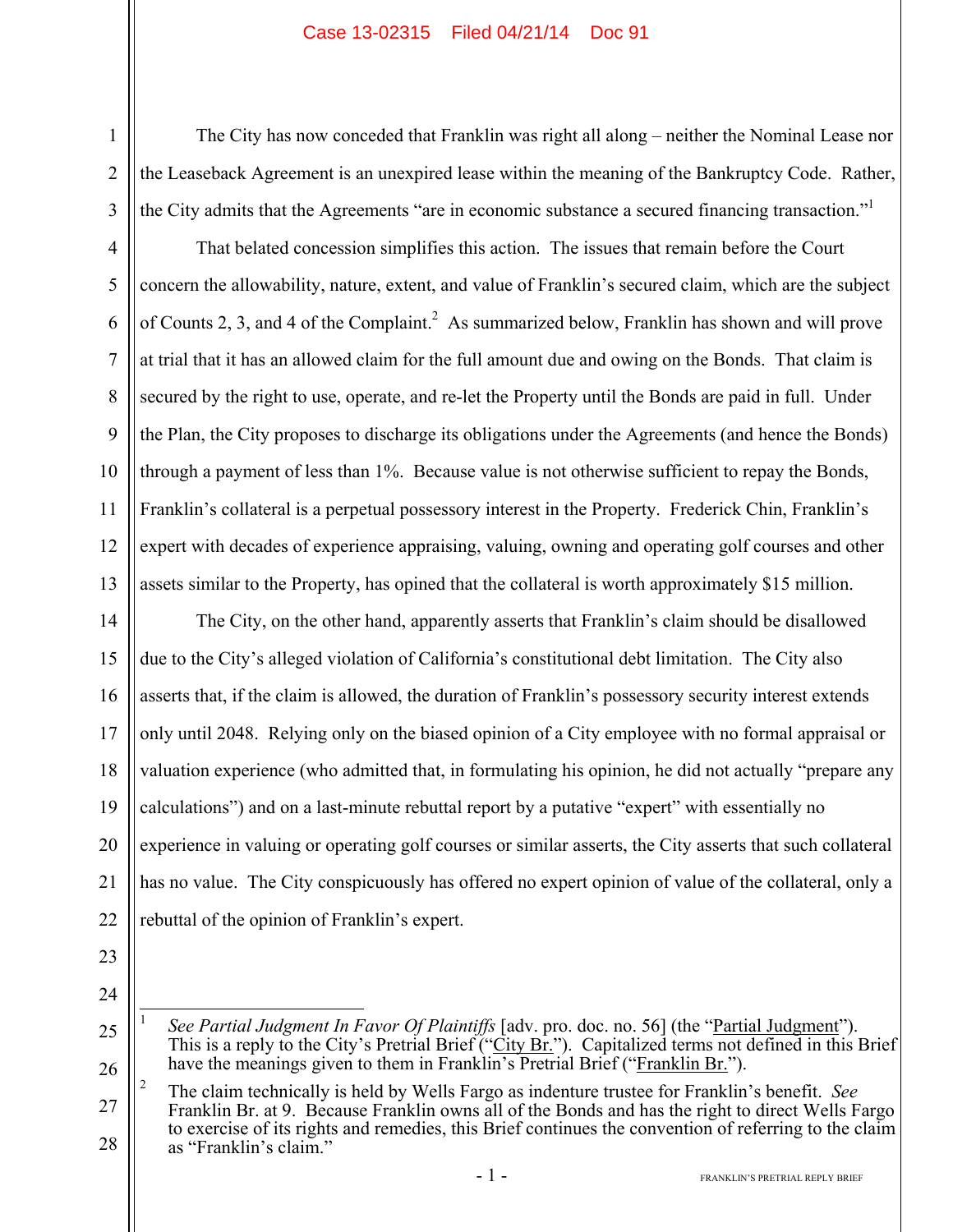This Reply Brief demonstrates that each of the City's attempts to limit or eliminate Franklin's secured claim is without merit.

4

5

6

7

8

1

2

3

## **I. FRANKLIN'S CLAIM IS AN ALLOWED CLAIM**

Citing Article XVI, Section 18 of the California Constitution, the City's initial line of attack is that, if the Agreements are "recharacterized as a secured financing transaction subject to acceleration of the 'debt,' the recharacterized transaction would be unenforceable due to the absence of two-thirds voter approval."<sup>3</sup>

9 10 11 12 13 14 Anticipating this potential argument, Franklin demonstrated in its Opening Brief that, even as "recharacterized" in accordance with their true economic substance rather than their form, the Agreements did not violate the constitutional debt limitation when executed and are fully enforceable.<sup>4</sup> In particular, municipal financing transactions (and a host of other agreements) satisfy the debt limitation so long as, at the time the transaction is consummated, the municipality's future obligations from year-to-year are contingent.

15 16 17 18 19 20 The City agrees that this is the governing inquiry, correctly observing that "[t]he California Supreme Court has stated that 'we have long held that the debt limitation in section 18 does not apply when a local government enters into a contingent obligation.<sup>355</sup> The City also agrees that the inquiry is the same whether the obligation takes the form of a lease or something else, noting that "courts have indeed permitted contingent obligations that are not leases" in the face of debt limit challenges.  $6$  Franklin's Opening Brief summarizes many of those cases.<sup>7</sup>

21 22 23 24 The City's concession is dispositive. In holding that the Agreements are not "leases" within the meaning of the Bankruptcy Code, the Court has not changed the substance or nature of the City's obligations. To the contrary, the Court has enforced substance over form. Because those obligations were enforceable when incurred and at the time the City filed for bankruptcy (as the City concedes 3

25 City Br. at 9; *see id.* at 10 (seemingly disputing the allowability of Franklin's claim).

26 4 Franklin Br. at 18-22.

5 City Br. at 6 (quoting *Rider v. City of San Diego*, 18 Cal. 4th 1035, 1047 (Cal. 1998)).

27 6 City Br. at 6.

28 7 Franklin Br. at 19-21.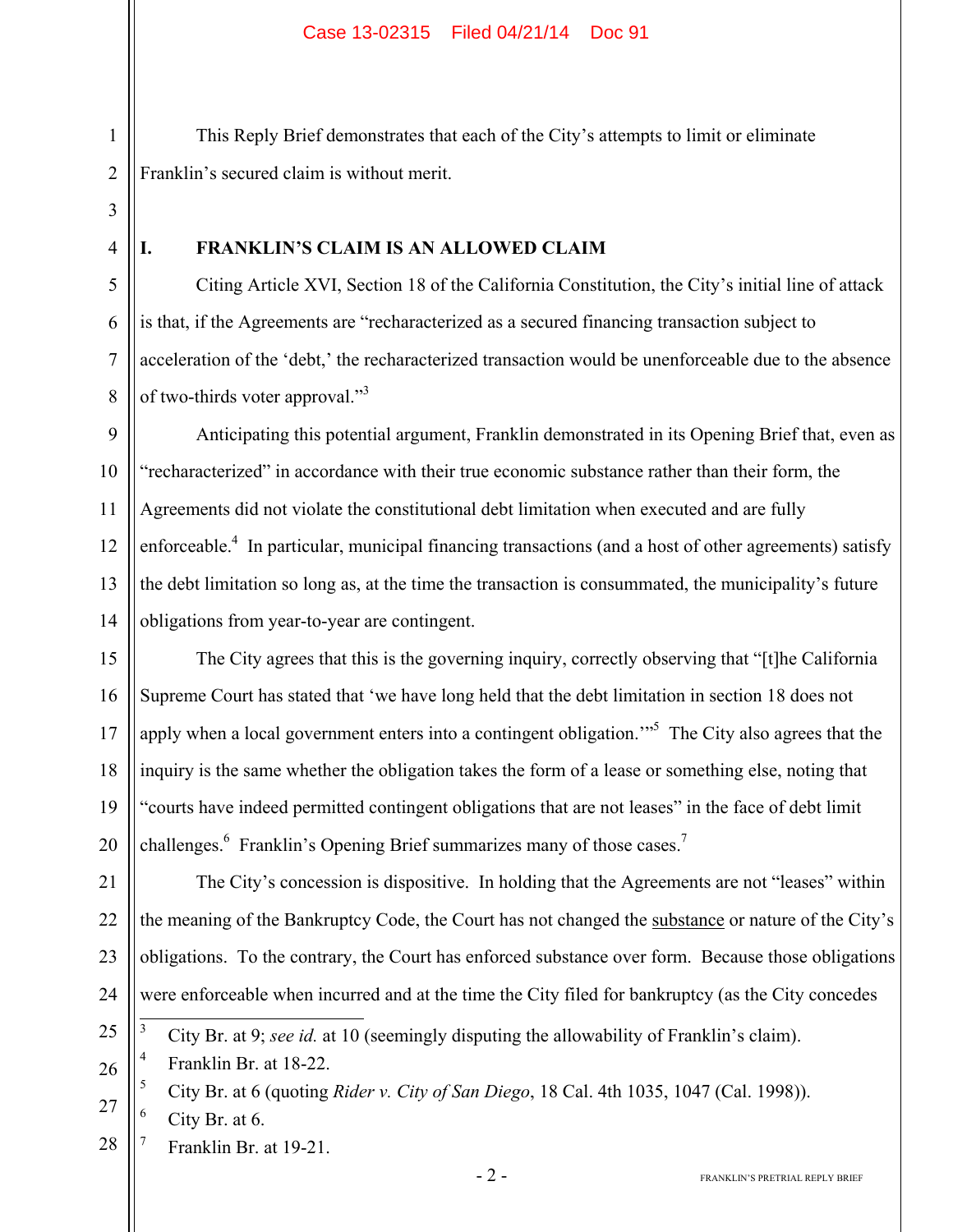2 they were), they remain enforceable now that the Court has disregarded their form and enforced their substance.

3 4 5 6 7 8 9 10 11 12 13 The City cannot escape liability by claiming that enforcement of the Agreements as a secured financing transaction results in "acceleration of the 'debt.'"8 An agreement need only satisfy the debt limitation at the time it is executed. Once a contingency comes to pass, it matters not that the municipality's resulting obligations would then exceed the constitutional threshold at that time. *See, e.g.*, *American Co. v. City of Lakeport*, 220 Cal. 548, 558 (1934) ("The validity of the obligation must be determined as of the time it was incurred. Otherwise, the whole doctrine of contingent liability is repudiated, since upon the happening of the contingency an obligation validly assumed becomes illegal."). Moreover, the City's obligations under the Agreements have been accelerated, if at all, only through the automatic acceleration of all of its debts as a consequence of its bankruptcy petition. Obviously, the City's decision to seek adjustment of its debts in this case did not transform those debts into illegal and unenforceable obligations.

14 15 As a consequence, Franklin's claim is fully enforceable in the amounts set forth in the proof of claim attached as Exhibit E to the Complaint.

16

1

17

## **II. FRANKLIN'S COLLATERAL INCLUDES THE RIGHT TO USE, OPERATE, AND RE-LET THE PROPERTY UNTIL THE BONDS ARE PAID IN FULL**

18 19 20 21 22 23 24 25 The City agrees that Franklin's claim is secured by a valid, perfected, and unavoidable security interest in collateral that includes the right "to take possession of the [Property] and operate the businesses that are conducted from [the Property] for the possessory term set forth in the [Agreements]."<sup>9</sup> The City also has abandoned its prior argument that Franklin's only right upon possession of the Property would be to lease it back to the City.10 In fact, the City's analysis of collateral value specifically considers what a "rational third party would be willing to pay" for

26  $\overline{a}$ 8 City Br. at 9.

28 <sup>10</sup> Franklin refuted that argument in Section III.B.2 of its Opening Brief.

<sup>27</sup> 9 City Br. at 10. The Bonds also are secured by a lien on the various accounts maintained by Wells Fargo and the pledge of the Authority's revenues as set forth in Article V of the Indenture.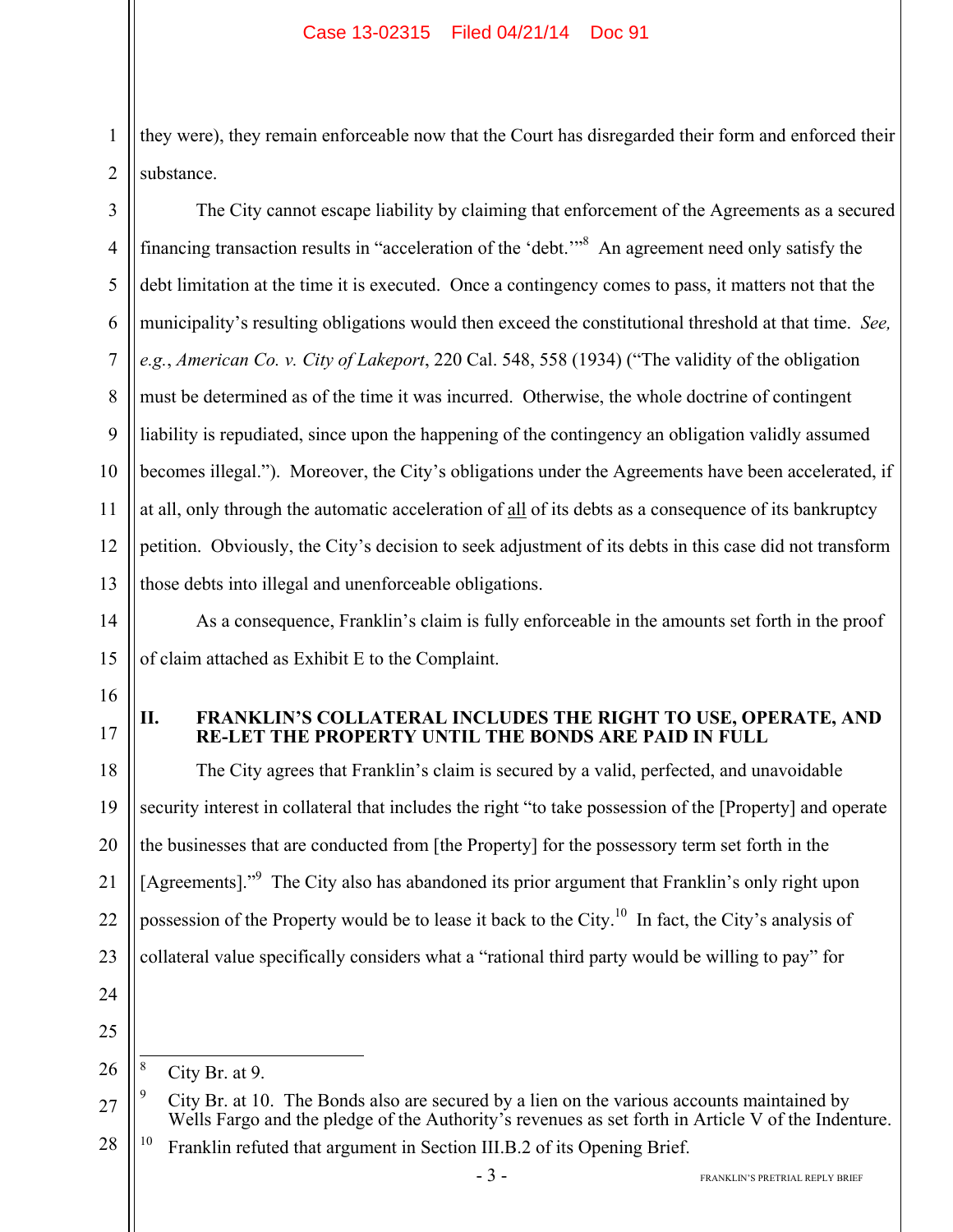possession of the Property – a clear concession of Franklin's rights to sell its interest in the Property to the highest bidder or bidders. $^{11}$ 

2 3

4

5

6

7

8

9

10

11

12

1

The City, however, insists that the collateral only includes the right to possess and re-let the Property through 2048. The City is wrong. The possessory interest collateral emanates from the Nominal Lease. In the Nominal Lease, the City granted the Authority the right to possess the Property until all amounts due in respect of the Bonds "shall be fully paid or provision made for such payment,"<sup>12</sup> a fact that the City's municipal finance advisor and designated witness confirmed at deposition.<sup>13</sup> There is no limit or end date on that possessory interest other than payment in full of the Bonds. Accordingly, because the City proposes to discharge its obligations under the Agreements (and hence the Bonds) through a payment of less than 1% and (as described below) the value of the Property is not otherwise sufficient to repay the Bonds, Franklin's collateral includes the right to possess and re-let the Property indefinitely.

13 14 15 16 17 18 The City resists this by pointing to the Leaseback Agreement, which has a term that concludes in 2048.<sup>14</sup> The Leaseback Agreement is irrelevant to the issue. Under the Leaseback Agreement, the Authority transferred the right of possession back to the City. The Agreement says nothing about the Authority's rights (and hence Franklin's rights by assignment) in the event of a default that terminates the City's rights of possession. The Authority's rights are derived solely from the Nominal Lease, the document by which the City granted the possessory interest in the first place.

19 20 21 22 23 The City also claims that section 510 of the City Charter "provides that no lease of City property may exceed 55 years."<sup>15</sup> This too is irrelevant to the issue, which relates to the duration of Franklin's possessory interest collateral through an agreement (the Nominal Lease) that the City has conceded and the Court has found not to be a lease. Indeed, the indefinite nature of Franklin's possessory interest is further evidence that the parties never intended to create a "lease" at all. *See* 

24 25

 $\overline{11}$ City Br. at 13.

- 26 <sup>12</sup> Nominal Lease  $§$  3.
	- 13 Dieker Tr. 61:9-11.
- 27  $14$  City Br. at 11.
- 28 <sup>15</sup> City Br. at 11 (emphasis added).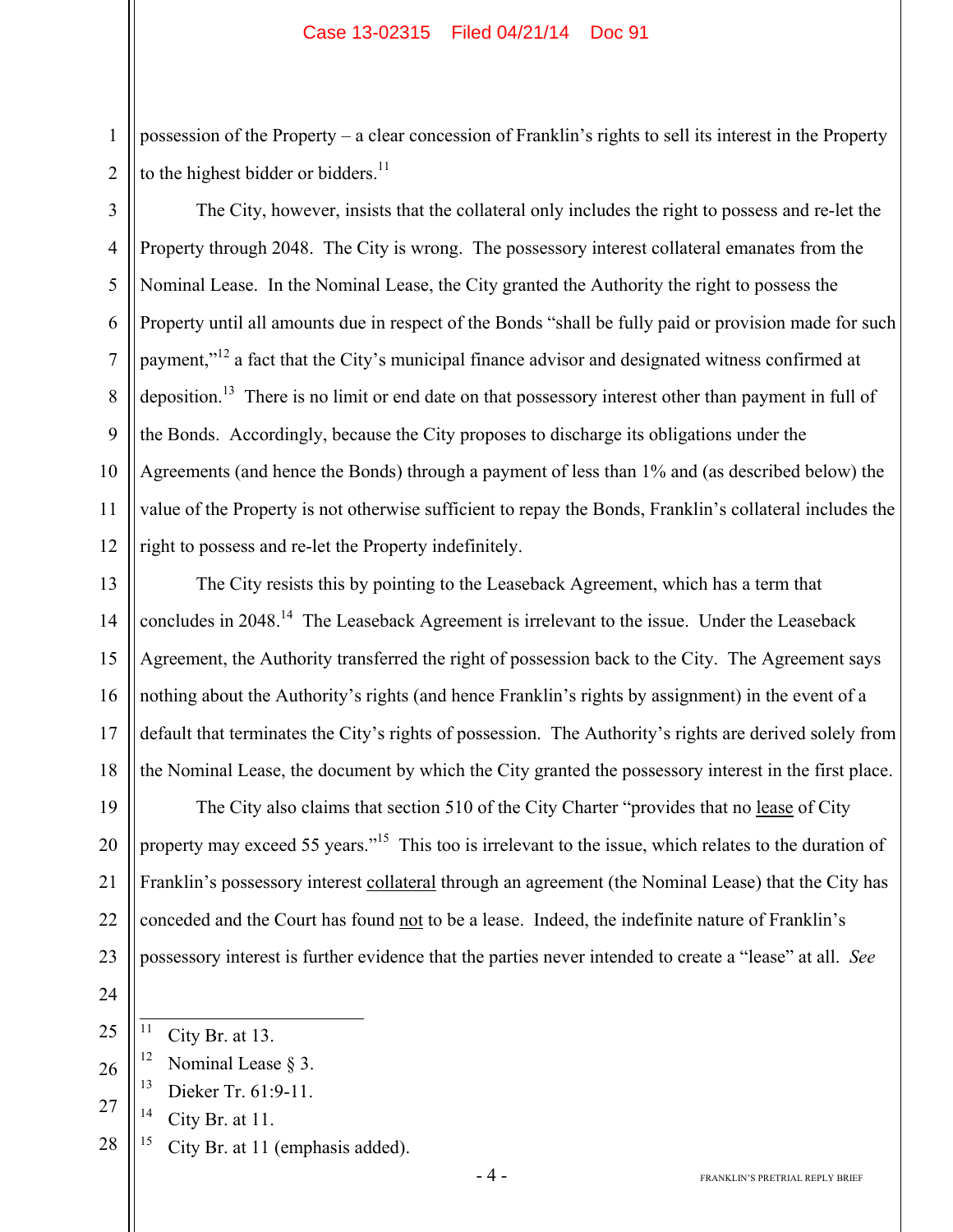*Palmer v. Conn. Ry. & Lighting Co.*, 311 U.S. 544, 567 (1941) ("A lease renewable forever or a lease in perpetuity . . . is the equivalent of a fee interest.").

3 4

1

2

### **III. FRANKLIN'S COLLATERAL IS WORTH APPROXIMATELY \$15 MILLION**

5 6 7 8 9 10 11 12 13 14 15 In its Opening Brief, Franklin summarized the opinion of its expert, Frederick Chin, that the collateral is worth nearly \$15 million assuming that the possessory interest is perpetual, and worth nearly \$5 million if the possessory interest terminates in 2048 or 2053 (the date through which the City has restructured other debt obligations).<sup>16</sup> The City, through its "Economic Development Advisor" Val Toppenberg and its putative rebuttal "expert" Raymond Smith, attempts to poke holes in Mr. Chin's opinion and ultimately leaps to the conclusion that the collateral – the right to possess and assign the Property for any period of time – "has no value."<sup>17</sup> Notably, the City has provided no expert opinion of the value of the collateral. It merely has offered the uninformed lay opinion of its employee Mr. Toppenberg (who has no valuation experience) and the "rebuttal opinion" of Mr. Smith (who has no experience valuing golf courses or properties similar to the collateral) to rebut portions of Mr. Chin's opinion.

16 17 18 19 20 21 22 23 The City's basic thesis is that "it is difficult to imagine that any rational third party would be willing to pay *anything* to take over the operation of" the Property because the City historically has lost money operating the Property, the Property requires various capital improvements, and the Property is subject to various zoning and other restrictions.<sup>18</sup> Thus, Mr. Toppenberg and Mr. Smith criticize Mr. Chin's perpetual interest valuation for the "unsubstantiated assumption" that the City "would want to maximize taxes and other revenues by converting the subject park and recreation properties to residential, commercial or industrial use" or otherwise would "support[] value maximizing changes in use."<sup>19</sup> Next, the City and Mr. Smith assert that the only way to value the

 $\overline{16}$ Franklin Br. at 23-26.

<sup>25</sup>  $17$  City Br. at 13.

<sup>26</sup> <sup>18</sup> City Br. at 13 (emphasis in original).

<sup>27</sup> 28 <sup>19</sup> *Submission By The City Of Stockton Of Rebuttal Expert Report Of Raymond Smith* [doc. no. 1343; adv. pro. doc. no. 43], Ex. A ("Smith Report") at 5; *Declaration Of Val Toppenberg In Support Of City's Supplemental Memorandum Of Law In Support Of Confirmation Of First Amended Plan* [doc. no. 1318] ("Toppenberg Decl.") ¶ 15.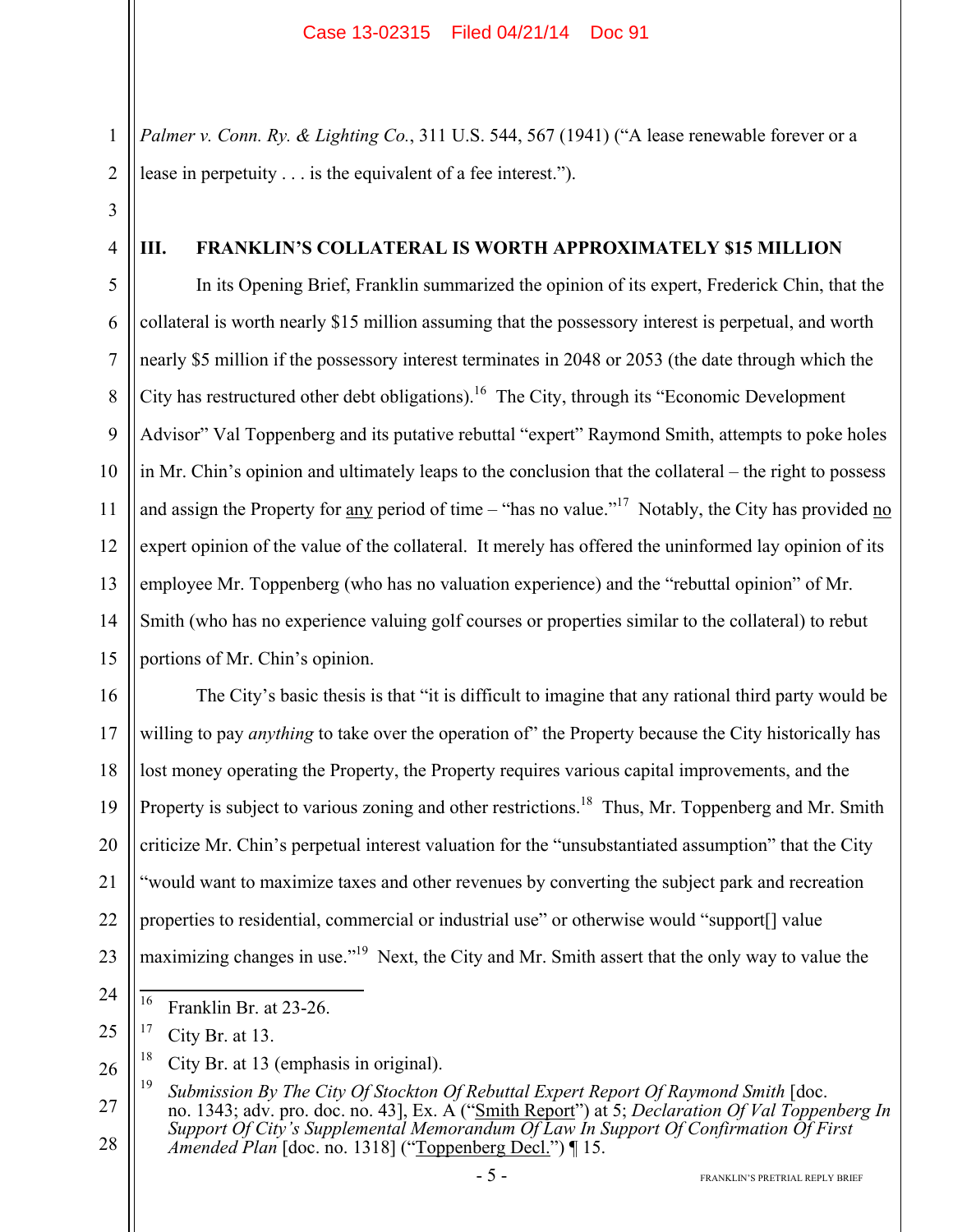1 2 3 4 Property is through "classic discounted cash flow analysis" and, because it has lost money operating the Property, "the discounted cash flow approach to value yields a zero value."<sup>20</sup> In other words, the City and its expert would have the Court believe that no investor would make an investment in an asset that has lost money in the past.

That, of course, is not how the world works. Investors commonly pay real money to acquire distressed, money-losing properties in the belief that they can rehabilitate and operate the assets more efficiently and economically than the seller, whether through the properties' current use or a more optimum function. Given this reality, as shown below, the City's critiques of Mr. Chin's valuation do not withstand scrutiny.

10

14

15

16

17

18

19

20

21

22

23

9

5

6

7

8

## **A. Mr. Chin's Perpetual Interest Valuation Is Sound.**

11 12 13 For the perpetual interest, Mr. Chin valued the Property as vacant land on the basis that the Property eventually would be put to its highest and best use, which would be something other than the current uses of the Property. Mr. Chin explained:

> A possessory interest perpetually is similar to fee ownership in a property. As such, the holder does not face the same challenges and constraints related to financing, redeveloping and changing the use of the Properties when specific ownership periods exist. The highest and best use of the Properties is different as if possession is perpetual than if time constrained. With perpetual possession, it is reasonably probable, physically possible and economically feasible that the improvements on the Properties would be demolished, and the land converted into residential, commercial or mixed-uses some time during the possessory period perpetually.

The value for the Properties with a possessory interest perpetually is land value. The existing improvements are considered to be interim uses until such time as a change of use can be achieved, and as market conditions dictate. I have used the sales of vacant land to estimate the Properties' value presuming a possessory interest perpetually.<sup>2</sup>

- As noted, Mr. Smith criticizes as "unsubstantiated" the premise that the City "would want to
- 24 maximize taxes and other revenues by converting the subject park and recreation properties to
- 25 residential, commercial or industrial use."<sup>22</sup> In so doing, Mr. Smith ignores reality. If the City were
- 26  $20$ City Br. at 14, 16 n.20.
- 27  $21$  Chin Report at 48.
- 28 <sup>22</sup> Smith Report at 5. Mr. Toppenberg similarly avers that Mr. Chin's opinion "displays a lack of appreciation for the political process of obtaining land use approvals." Toppenberg Decl. ¶ 15.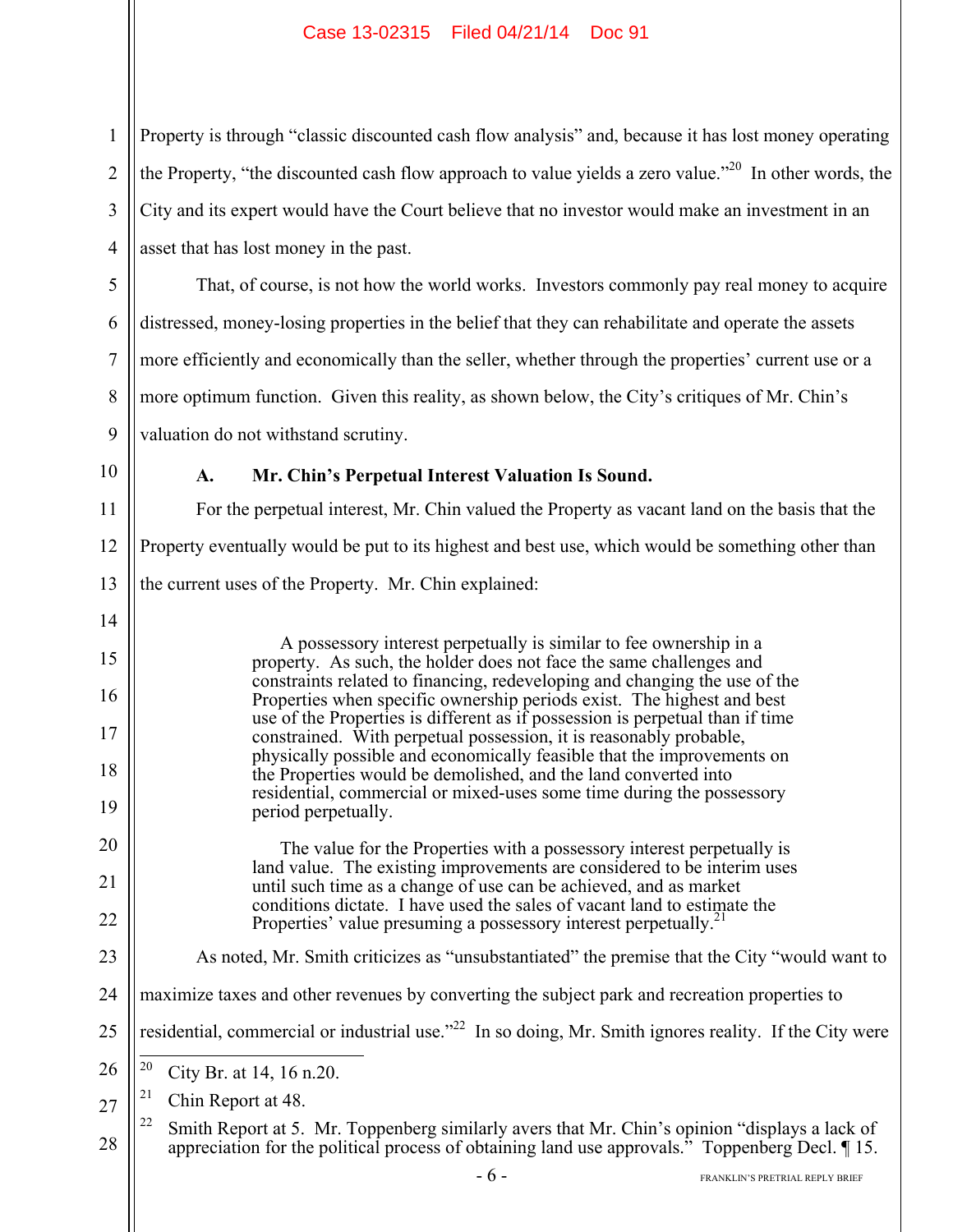1 2 3 4 5 6 deprived of possession and control of the Property perpetually, there is every reason to believe that the City would seek to maximize the taxes and revenues associated with the Property, just like it does with other privately-developed properties, particularly given the City's tenuous financial situation. Notably, at deposition Mr. Smith could not defend his criticism of Mr. Chin other than to proclaim that Mr. Chin had made "a superficial assumption about the City's motivations to make money,"<sup>23</sup> as if such a motivation would be unusual.

7 8 9 10 11 12 13 14 15 16 17 Mr. Smith would have the Court instead assume that the City would withhold zoning changes to limit the use of the Property – over which it would not otherwise possess or have control – to its own economic detriment simply to punish Franklin. While the City's conduct in this case would indicate that indeed is a realistic possibility over the near term, it is fair to assume that, eventually, economic rationality would prevail and the City would facilitate the development of the Property. Mr. Chin appropriately made that assumption. *See, e.g.*, *Metropolitan Water Dist. of S. Cal. v. Campus Crusade for Christ, Inc.*, 41 Cal. 4th 954, 967 (2007) ("Where due to zoning restrictions the condemned property is not presently available for use to which it is otherwise geographically and economically adaptable, the condemnee is entitled to show a reasonable probability of a zoning change in the near future and thus to establish such use as the highest and best use of the property.") (citing *City of Los Angeles v. Decker*, 18 Cal. 3d 860, 867 (1977)).

18 19 20 21 22 23 Notably, Mr. Smith takes no specific issue with Mr. Chin's actual land valuation other than to note, without elaboration, that "Mr. Chin's presentation and analysis of sales data in this part of his report was insufficient to allow a reader to have confidence in his value conclusions."<sup>24</sup> To the contrary, as set forth in the Chin Report, Mr. Chin described in detail his analysis of comparable sales data (and will be prepared to testify to that analysis at trial). Mr. Chin's valuation in this regard thus stands completely unrebutted.

- 24
- 25

 $\overline{23}$ 23 Rough Transcript of Deposition of Raymond Smith ("Smith Tr.") 129:19-20.

<sup>27</sup> 28 <sup>24</sup> Smith Report at 5. Mr. Smith also criticizes Mr. Chin for "provid[ing] value conclusions assuming term extensions beyond September 1, 2048." *Id.* at 3. At deposition, however, Mr. Smith admitted that this "was based on legal interpretation of a law firm" and that "I'm not a lawyer, so I don't have any information on that." Smith Tr. 98:15-16 and 99:9-10.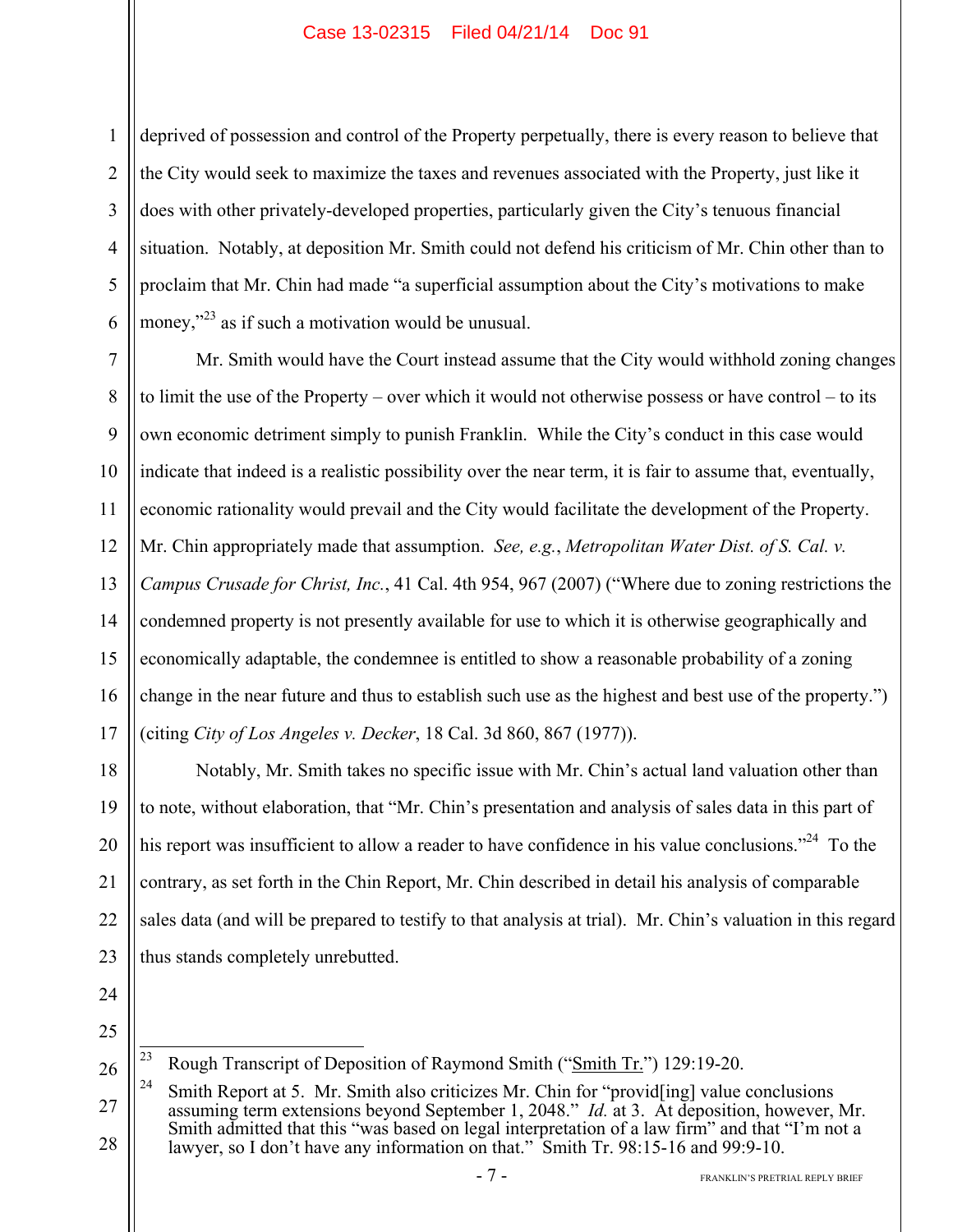The City and the director of its Community Development Department, Stephen Chase, also imply that no development could be conducted on the site of the Van Buskirk golf course because it "sits in a floodplain of the San Joaquin River."<sup>25</sup> The fact is that nearly all of the City sits in that same floodplain. The City obviously is able to continue development within its borders, as Mr. Chase effectively concedes by noting that development within the floodplain can be accomplished by "meet[ing] FEMA standards as well as emerging State mandated provisions under SB5 that require 200-year flood zone protections."<sup>26</sup>

8 9 10 11 12 13 14 15 16 Finally, the City, Mr. Chase, and Mr. Smith point to "deed restrictions" relating to the Van Buskirk site that purportedly limit use to "public recreation or public park purposes."<sup>27</sup> Those restrictions, however, do not apply to a possessor of the Property by way of foreclosure – exactly the interest that the Court is valuing in this proceeding. By their terms, they apply only to the "Grantee" (the City). Moreover, the deed restrictions may not be enforceable in any event. For example, the City apparently has flouted the prohibition of sale of "intoxicating liquor" on the property for years, without any consequence,<sup>28</sup> and the City does not know whether there even exists any person who could enforce the restrictions (as the original grantors passed away more than thirty years ago without children). $29$ 

17

1

2

3

4

5

6

7

## **B. Mr. Chin's Limited-Duration Interest Valuation Is Sound.**

18 19 20 For his valuation of the possessory interest assuming a termination date of 2048 (or 2053), Mr. Chin did not "turn[] a blind eye to the discounted cash flow approach," as the City claims.<sup>30</sup> To the contrary, Mr. Chin specifically explained that the use of the discounted cash flow methodology is inappropriate for valuation of a property that has experienced a net operating loss.<sup>31</sup> Instead, Mr.

- 21 22
- 23
- $\overline{25}$ 25 City Br. at 11, 13; *Declaration Of Stephen Chase In Support Of City's Supplemental Memorandum Of Law In Support Of Confirmation Of First Amended Plan* [doc. no. 1321] ("Chase Decl.") ¶ 23.
- 24 <sup>26</sup> Chase Decl.  $\P$  23.
- 25 27 Chase Decl. ¶ 24; *see* City Br. at 11, 13; Smith Report at 5.
- 26  $28$  Ex. 2075 (CTY253005).
	- <sup>29</sup> Ex. 2026 (CTY107685); Ex. 2027 (CTY233028).
- 27  $30$  City Br. at 16.
- 28 <sup>31</sup> Chin Report at 38.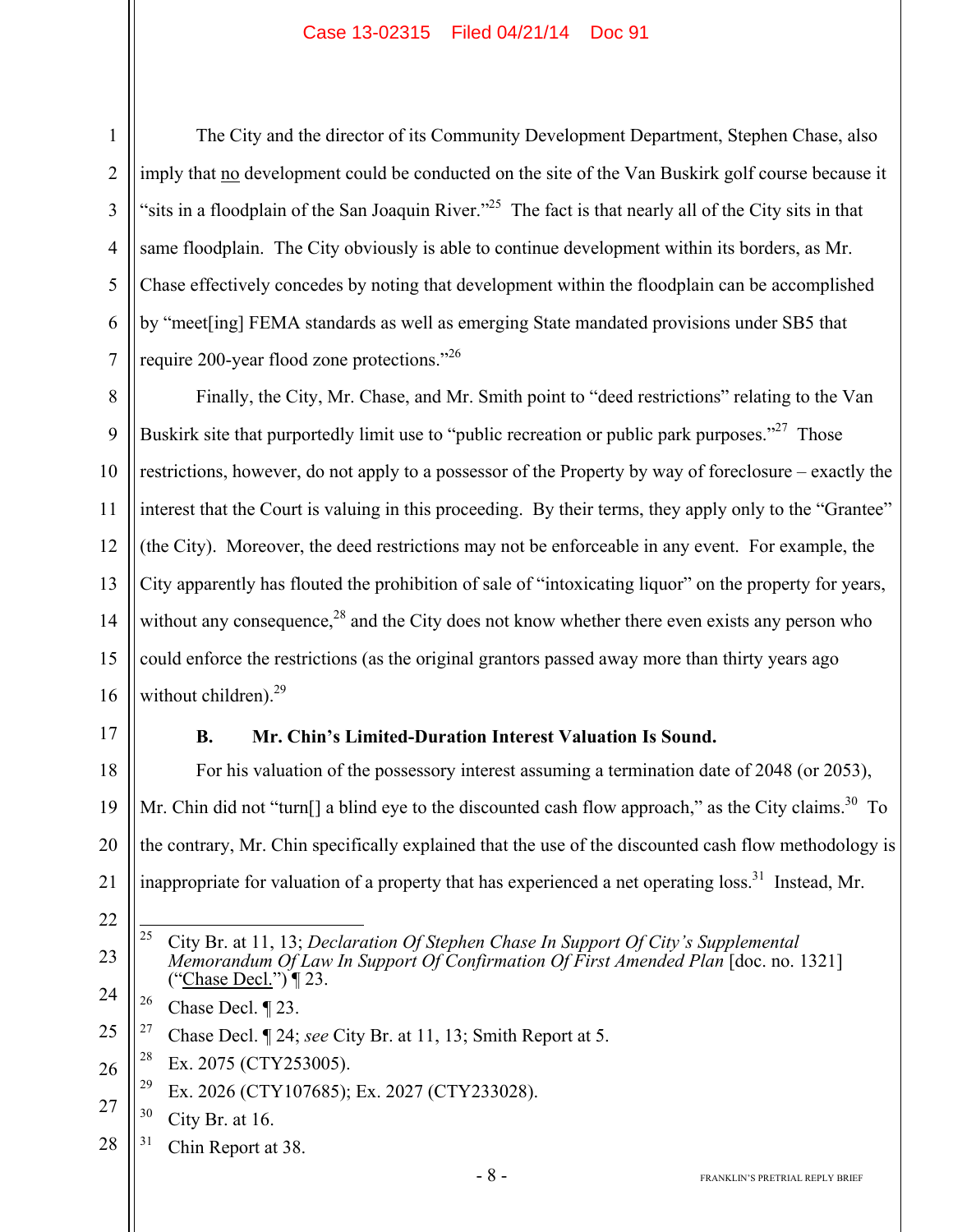| $\mathbf{1}$   | Chin applied the gross income multiplier income capitalization methodology, or "GIM," which                                                                                                                                           |  |  |
|----------------|---------------------------------------------------------------------------------------------------------------------------------------------------------------------------------------------------------------------------------------|--|--|
| $\overline{2}$ | involves the application of a multiplier to the gross revenue produced by the property at issue. As                                                                                                                                   |  |  |
| 3              | Mr. Chin explained, the use of the GIM methodology is the common, accepted way to value assets                                                                                                                                        |  |  |
| $\overline{4}$ | that historically have lost money, including golf courses:                                                                                                                                                                            |  |  |
| 5              | To estimate the value of a possessory interest in Swenson and Van                                                                                                                                                                     |  |  |
| 6              | Buskirk, I have considered both the KemperSports and Golf Consultant's<br>revenue projections and have applied the gross income multiplier ("GIM")                                                                                    |  |  |
| 7              | income capitalization method. While other income capitalization methods<br>are available (discounted cash flows and direct capitalization), Swenson                                                                                   |  |  |
| 8              | and Van Buskirk have experienced net operating losses in the recent past<br>which prohibit the use of these other methods. Capital and operational<br>improvements are also needed at both Swenson and Van Buskirk to                 |  |  |
| 9              | maximize value.                                                                                                                                                                                                                       |  |  |
| 10<br>11       | The GIM method is appropriate to use in the case of Swenson and Van<br>Buskirk as it takes into account, in one single ratio, all the factors that<br>market participants consider in pricing properties. It's also one method        |  |  |
| 12             | commonly employed to convert gross income to value for properties                                                                                                                                                                     |  |  |
| 13             | which have experienced persistent declines in revenues and weak or<br>negative margins. According to the Society of Golf Appraisers ("SGA")<br>2014 Financing & Investing Survey, a number of buyers and sellers give                 |  |  |
| 14             | credence as to the relevancy of the GIM approach. The survey<br>information indicate GIM's generally in the .9 to 1.3x range for clubs with                                                                                           |  |  |
| 15             | nominal or negative net margins. The SGA survey indicated that the<br>average GIM for all clubs was 1.4x gross income.                                                                                                                |  |  |
| 16             | The survey information is also corroborated with listings for sale of                                                                                                                                                                 |  |  |
| 17             | golf courses around the country. I have gathered 31 golf course listings of<br>public, semi-private and private golf courses. Current listing prices reflect<br>GIMs that commonly range from .77 to 1.77. Many of the listed courses |  |  |
| 18             | also are under-performing, whereby net operating incomes are negative,                                                                                                                                                                |  |  |
| 19             | and whereby revenue enhancements and other operating improvements<br>would likely be implemented after closing.                                                                                                                       |  |  |
| 20             | At deposition, Mr. Smith retreated from his insistence on exclusive application of the                                                                                                                                                |  |  |
| 21             | discounted cash flow methodology, and stated only that the GIM methodology should be employed                                                                                                                                         |  |  |
| 22             | "carefully." <sup>33</sup> He did not explain how Mr. Chin was not "careful" in his application of the GIM.                                                                                                                           |  |  |
| 23             |                                                                                                                                                                                                                                       |  |  |
| 24             |                                                                                                                                                                                                                                       |  |  |
| 25             | 32<br>Chin Report at 38-39 (emphasis added).                                                                                                                                                                                          |  |  |
| 26             | 33<br>Smith Tr. 108:6. Indeed, an appraiser consulted by Mr. Smith (after he issued his report)                                                                                                                                       |  |  |
| 27             | provided Mr. Smith with data showing the application of the GIM methodology resulting in<br>positive values for money losing golf courses. Smith Tr. 86:2-87:23; Ex. 2991 (CTY258431).                                                |  |  |
| 28             | This is the same appraiser that allegedly told Mr. Toppenberg that he likely "would" (but did<br>not) opine that "the leases have no value." See Section III.D, below.                                                                |  |  |
|                | $-9-$<br>FRANKLIN'S PRETRIAL REPLY BRIEF                                                                                                                                                                                              |  |  |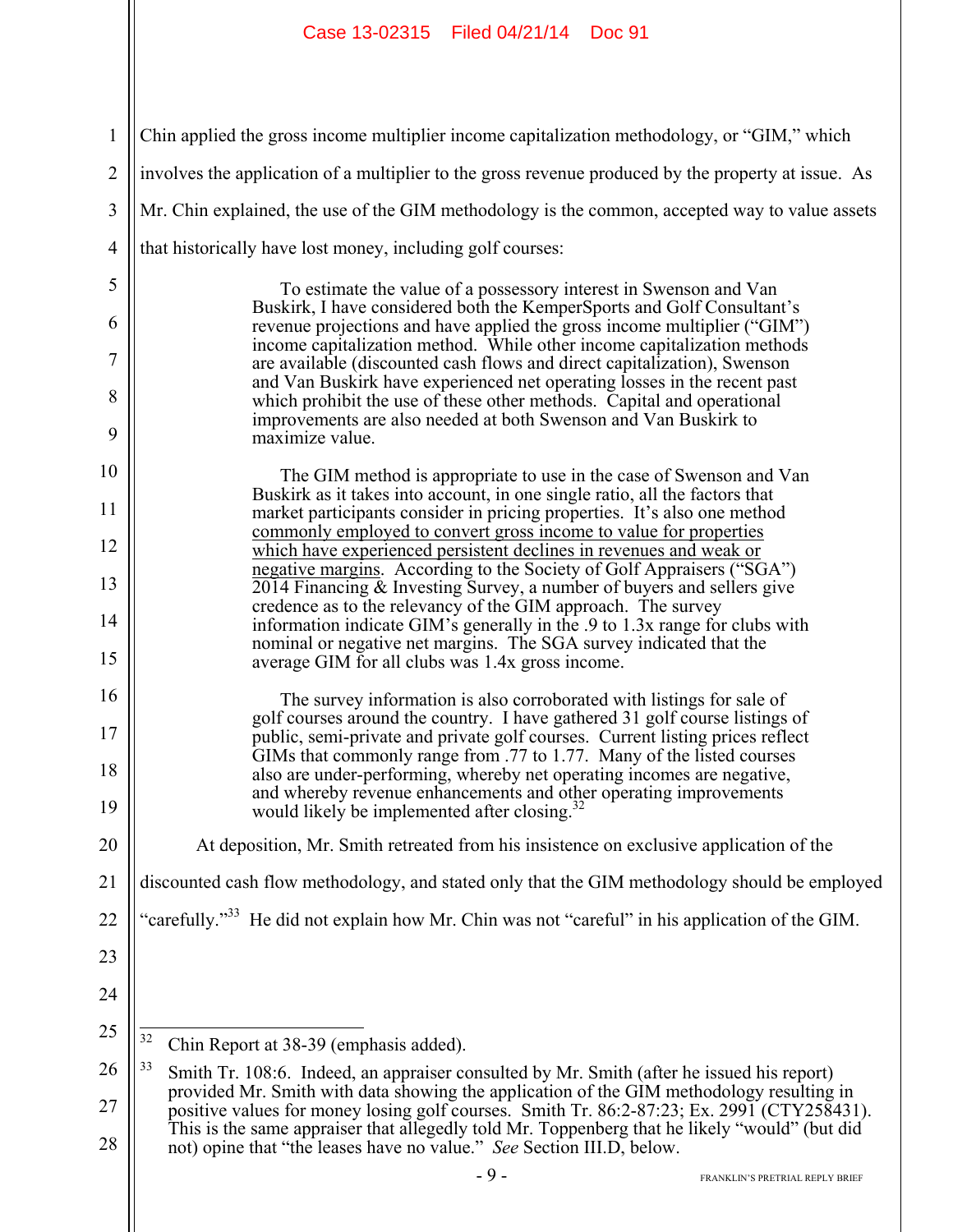28

The City and Mr. Smith also criticize the gross revenue figures to which Mr. Chin applied the GIM, asserting that "Mr. Chin projected significantly higher revenue for both golf courses than historically substantiated, under the assumption that capital expenditures would be required to maximize value."<sup>34</sup> This mischaracterizes Mr. Chin's opinion. Mr. Chin's revenue projections are based upon his "analysis of competitor rates, the past performance of the courses, and the enhancements in revenues that could be made."<sup>35</sup> They are not premised in any way on capital improvements. Rather, the "revenue enhancements" referenced by Mr. Chin relate to the ability of a new, profit-minded operator to maximize revenues in a way that the City has been unable to do. As Mr. Chin will testify, there is little doubt that the City's stewardship of the Property has not produced maximized value. The outside general manager of the Swenson and Van Buskirk golf courses that comprise part of the collateral confirmed just this point: We needed to bring in professionals. . . . Cities don't know how to run a business. That's not their job. They don't know who to market to. Before  $\overline{(\text{July }2011)}$ , the courses were run on a piece of paper and a \$200 cash register. $36$ In Mr. Chin's expert opinion, informed by his thirty-five years of experience in evaluating, appraising, owning, and operating golf courses, an experienced operator working for a profitmaximizing entity could improve the revenues at the Property. Mr. Smith, who has no experience owning or operating golf courses and who has appraised only a single golf course twenty years ago, $37$  is in no position to question Mr. Chin in this regard. Neither is Mr. Smith in any position to question the selection of relevant golf course sales comparisons in Mr. Chin's alternative "sales comparison" approach to valuation. Mr. Chin applied 34 Smith Report at 4; *see* City Br. at 17 ("The assumption of increased prices is clearly based, at least in part, upon an assumption of the needed capital improvements actually being funded and completed in addition to unsupported wishful thinking."). <sup>35</sup> Chin Report at 39. 36 Ex. 2958 (*Golf Courses Take Swing At Change*, CENTRAL VALLEY BUSINESS JOURNAL, http://cvbj.biz/golf-courses-take-swing-at-change/) (emphasis added). 37 Smith Tr. 55:4-23.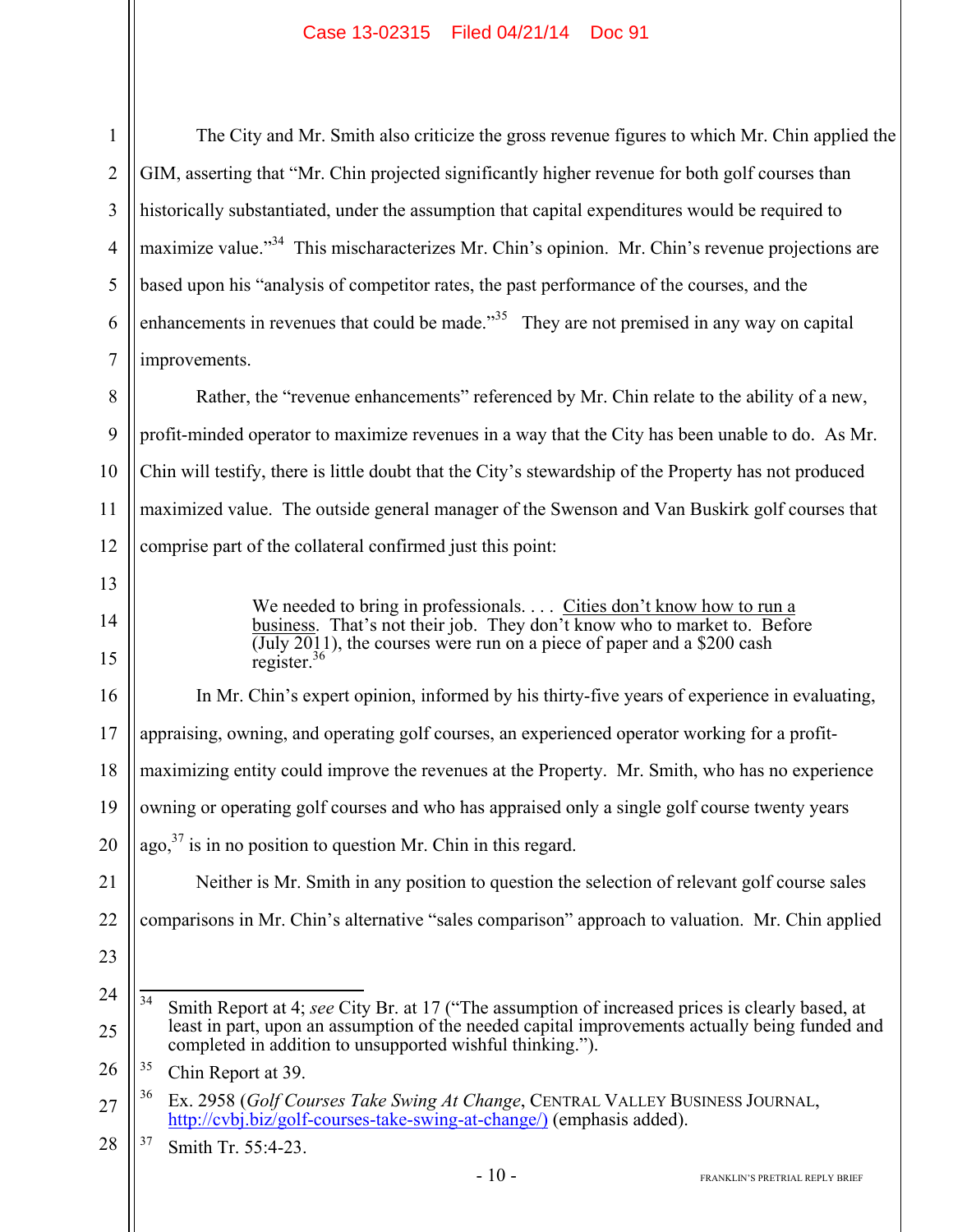his expertise to the selection of "comps" and application of the relevant metrics (price per hole and price per acre).<sup>38</sup> Mr. Smith has no such expertise to apply.<sup>39</sup>

3 4 5 6 7 8 9 10 11 Mr. Smith also criticizes Mr. Chin's valuation of the Van Buskirk community center on the grounds that Mr. Chin "did not give consideration to external obsolescence." Apparently, Mr. Smith believes that it is inappropriate to use the cost approach to valuation of the facility because "the community center is not revenue generating."40 As Mr. Chin explained, it is precisely because "the current use of the property is typically for public/community purposes and not for its incomeproducing ability" that the cost approach is appropriate under the circumstances.<sup>41</sup> Specifically, the City's current non-revenue generating use of the facility made the income approach inappropriate. The cost approach, on the hand, provided a reliable indication of the value that could be realized if the property were in the hands of a profit-seeking possessor of the collateral.

12 13 14 15 16 17 18 Finally, Mr. Smith takes issue with the discount applied by Mr. Chin to the values derived for the Property to account for the finite duration of the possessory interest, asserting that "Mr. Chin's methodology and conclusions relative to discounting a fee simple value in order to conclude possessory interest value were unsupported."<sup>42</sup> That, however, is the entirety of Mr. Smith's critique. It is not an "expert" opinion. It is an unhelpful declaration uninformed by any of the "knowledge, skill, expertise, training, or education" required of an expert by Rule 702 of the Federal Rules of Evidence.

19

20

21

22

23

1

2

# **C. Mr. Smith's Rebuttal Opinion Is Invalid.**

Mr. Smith's entire report, in fact, is unhelpful and an invalid critique of Mr. Chin. To start, Mr. Smith's report is the product of "a limited assignment and should not be construed as an

38 See Chin Report at 40-41.

- 40 Smith Report at 5.
- 27  $41$  Chin Report at 10.
- 28  $42$  Smith Report at 4, 5.

<sup>24</sup> 25 26 <sup>39</sup> Mr. Smith criticizes Mr. Chin's valuation of Oak Park stating without elaboration that, "as with his golf course valuation, Mr. Chin's possessory interest discount methodology and conclusion were unsupported." Smith Report at 5. This is not "expert" analysis. It is meaningless, unsupported, and unhelpful text.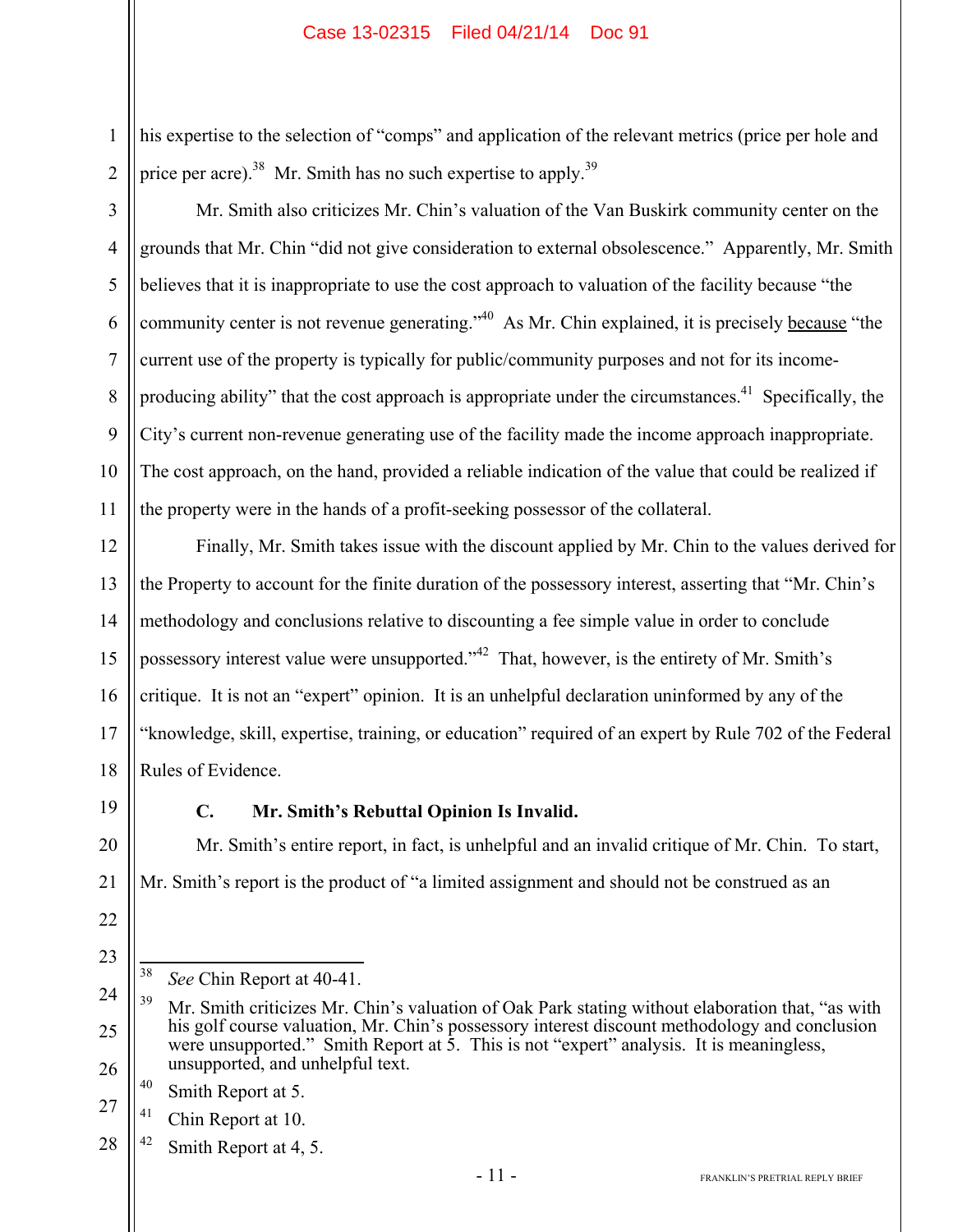appraisal of the subject property."<sup>43</sup> Rather, the report summarizes a "desk review" that "did not include a field inspection of the subject property or other properties referred to in the appraisal."<sup>44</sup>

1

2

3

4

5

6

7

8

Moreover, the report is not the product of any reasoned, deliberate analysis. Mr. Smith got his assignment from counsel for the City on April 1 and issued his report three days later on April 4. He purportedly spent twenty-three hours working on his report. In contrast, Mr. Smith spent more time (27.75 hours) after issuing his report attempting to backfill support for the opinions set forth in the report.<sup>45</sup> Also, as noted above, Mr. Smith has essentially no experience or expertise valuing golf course, community centers, parks or other property of a nature similar to the Property.<sup>46</sup>

9 10 11 12 13 14 15 16 17 18 Mr. Smith's lack of expertise pervades his report and taints his conclusions. For example, Mr. Smith asserts that it was not appropriate for Mr. Chin to value separately the different components of the Property (Swenson golf course, Van Buskirk golf course, Van Buskirk community center, and Oak Park) and, relatedly, that it was not appropriate for Mr. Chin to value the ice arena at Oak Park without ascribing a value to other portions of the park property.<sup>47</sup> Although he retreated from this untenable position at deposition, Mr. Smith apparently believed that subleasing or other transfer of an interest in the Property is an all-or-nothing proposition, such that each of the discrete parcels of property – located miles from each other and the subject of independent and unrelated operations – must be acquired by a single party and thus valued together rather than individually.<sup>48</sup>

19 20

23

21 22 Mr. Smith's belated retreat from that unequivocal but uninformed assertion is wise, as his allor-nothing approach to valuation of the Property is methodologically unsound and legally unsupported. To start, far from determining the value that the holder of the collateral could generate, Mr. Smith's approach would drastically reduce, if not eliminate, the pool of potential acquirers of the

- $\overline{43}$ Smith Report at 6.
- 24 <sup>44</sup> Smith Report at 6 (emphasis in original).
- 25  $45$  Smith Tr. 39:5-20.
	- 46 Smith Tr. 54:13-56:2 and 68:15-19.
- 26 <sup>47</sup> Smith Report at  $3, 4, 5-6$ .

27 28 <sup>48</sup> While Mr. Smith's report suggests that segregating the Property for valuation purposes is methodologically improper, he stated at deposition that segregation is merely inconsistent with the Nominal Lease (which he admitted he has no expertise to interpret). Smith Tr. 98:15-18.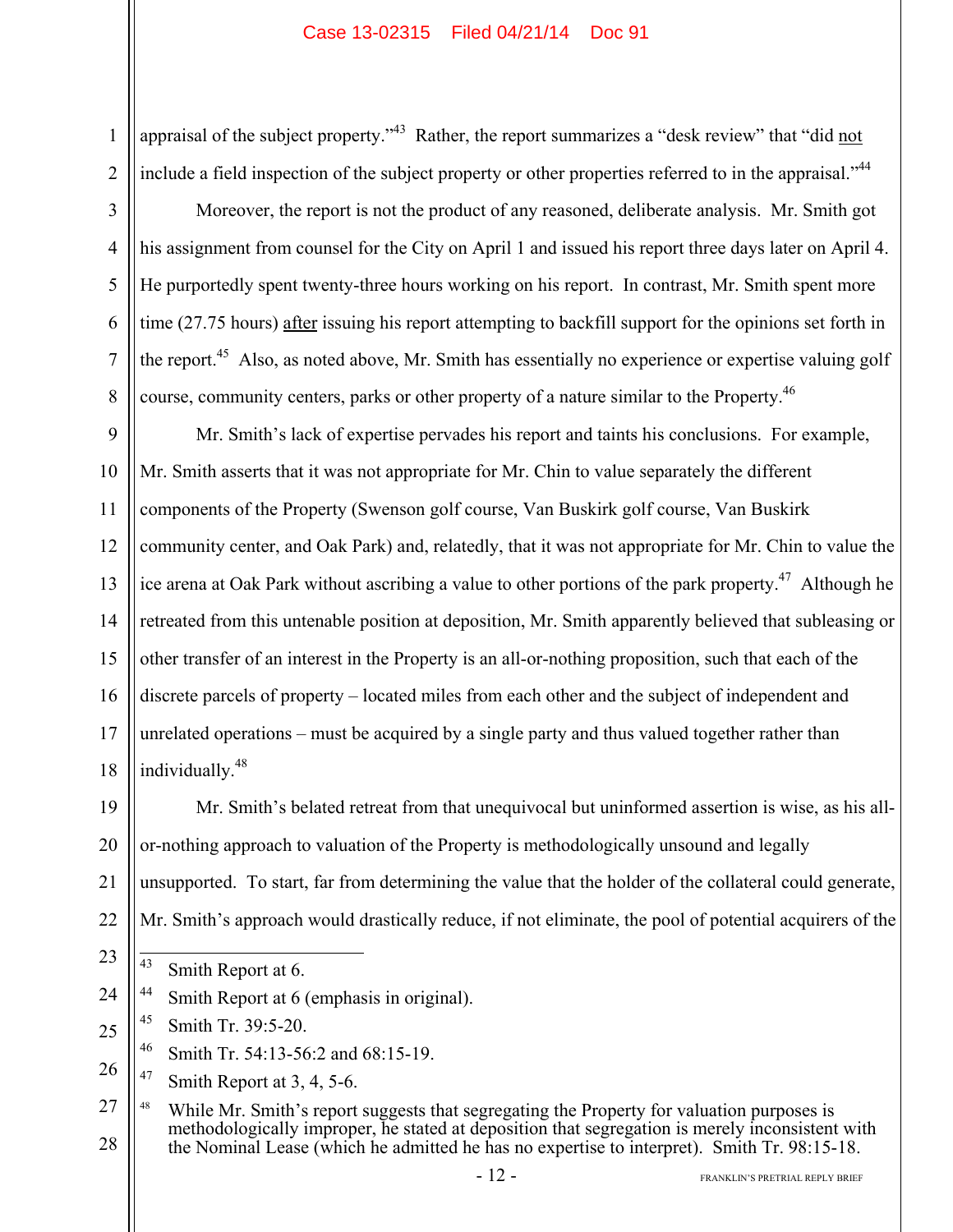1 2 3 4 5 6 collateral. To wit, it is less likely that any one party would want to acquire interests in all of the golf courses, the community center and the park facilities, which are the subject of different businesses and operations and could benefit from operators with different areas of expertise. A more likely scenario – and the one that would maximize value – is that parties with particular expertise in managing golf courses would want to acquire interests in one or both of the golf courses, while other entities would be interested in the community center and the park.

7 8 9 10 11 12 13 14 15 California law recognizes the economic importance of a lessee's right to freely sublet and subdivide all or part of its interest in real property, absent the existence of express provisions restricting that right in the lease. *See* Cal. Civ. Code § 1995.210(b) (where lease is silent regarding tenant's ability to sublet without landlord's consent, tenant may freely assign its interest under the lease without landlord's consent or approval); *Carma Dev. (Cal) v. Marathon Developers Cal.*, 2 Cal. 4th 342, 355 (1992) ("Unless a lease specifically provides otherwise, a tenant's rights are generally considered freely alienable.") (citing *Kassan v. Stout*, 9 Cal. 3d 39, 43 (1973)). Moreover, any ambiguity as to whether a tenant may transfer his interest in a lease is construed in favor of transferability. *See* Cal. Civ. Code § 1995.200.

16 17 18 19 20 21 22 23 24 Mr. Smith testified that he had only "scanned" the lease documents and did not know whether or not the Nominal Lease permits subletting of the Property.<sup>49</sup> Had he reviewed the Nominal Lease more carefully, he would have discovered that it restricts the right of assignability or subletting only to the extent that the City is not in default under the Leaseback Agreement.<sup>50</sup> Thus, now that the City has defaulted, the Authority (and, by extension, Franklin) is free to assign its rights under the Nominal Lease or to sublet the Property as it sees fit in accordance with California law. Moreover, the Nominal Lease contains no restrictions with respect to the subletting or assignment of any particular part of the leasehold interest. Therefore the Authority has broad power to sublease or assign its interest so as to maximize its value, including by subleasing or assigning particular sites or

<sup>49</sup> Smith Tr. 125:9-14.

<sup>27</sup> 28 <sup>50</sup> Nominal Lease § 7 ("[u]nless the City shall be in default under the [Leaseback] Agreement, the Authority may not assign its rights under this Site and Facility Lease or sublet the Site or the Facility . . . without the written consent of the City.").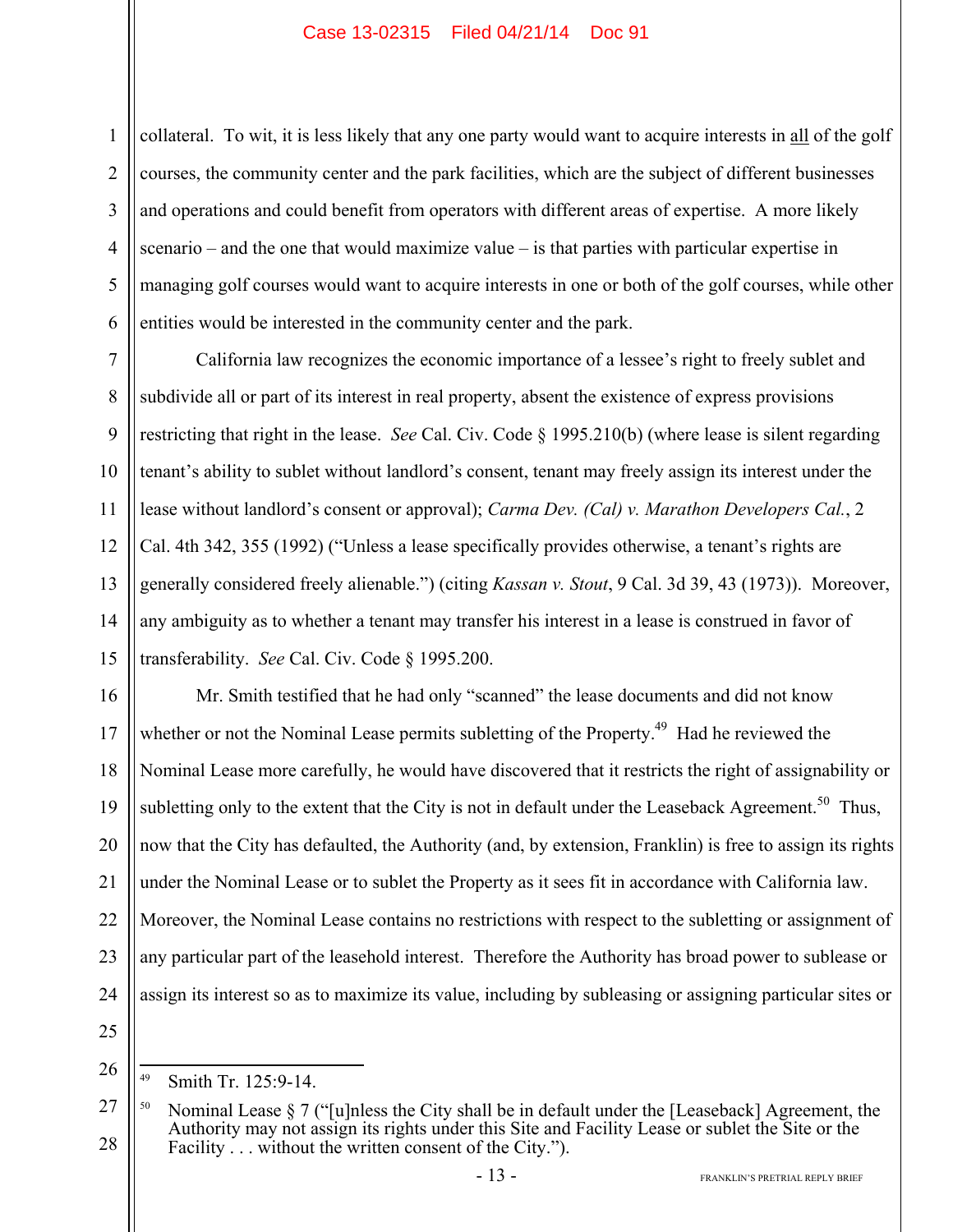2 facilities. *Crowell v. Riverside*, 26 Cal. App. 2d 566, 579 (1938) ("[I]t is as much a subletting to sublease part of a property as the whole.").

Mr. Smith's hasty and uninformed critique serves as no "rebuttal" to Mr. Chin's thorough and circumspect opinion of the value of Franklin's collateral, which now stands unimpeached.

1

3

4

5

6

7

8

9

10

# **D. Mr. Toppenberg Is Not Competent To Render An Opinion.**

Mr. Toppenberg, the City's "Economic Development Advisor," blithely opines that "the prospect of ever operating the three properties at a profit are extremely remote and as a result, a lease of Oak Park, Swenson Golf Course, and Van Buskirk Golf Course would have virtually no value to a third party."<sup>51</sup> Mr. Toppenberg is not qualified to render that or any other opinion relevant to resolution of this case.

11 12 13 14 15 16 17 18 19 20 21 22 To start, Mr. Toppenberg has no formal training in real estate appraisals or valuation.<sup>52</sup> Indeed, it is apparent that Mr. Toppenberg is not even competent to understand Mr. Chin's opinions. For example, Mr. Toppenberg appears to believe that Mr. Chin's report advanced an opinion regarding the value of the Property to the City.<sup>53</sup> Mr. Chin, of course, did no such thing, as value to the City is irrelevant in the context of determining the value of the Franklin's collateral and the amount of its secured claim. Mr. Toppenberg also criticizes Mr. Chin for relying exclusively on the cost approach, to the exclusion of all other valuation methodologies.<sup>54</sup> As explained above, Mr. Chin did no such thing, and actually employed the cost approach in just one component of his valuation (for the Van Buskirk community center) while using the income and sales approaches in the other components of his appraisal. Mr. Toppenberg's failure to grasp Mr. Chin's basic methodology illustrates his utter lack of qualification to provide helpful opinion testimony as to any issue in this case.

- 23
- 24

<sup>51</sup> Toppenberg Decl. ¶ 15.

<sup>25</sup> <sup>52</sup> Transcript of first Deposition of Val Toppenberg ("Toppenberg I") 32:18-20.

<sup>26</sup> 27 53 Toppenberg Decl. ¶ 15 ("The appraisal submitted by Franklin displays a clear lack of understanding of how cities value their assets.").

<sup>28</sup>  $54$  Toppenberg Decl.  $\P$  15 ("Because there are no comparable sales and no income to assess, the appraiser reverts to the cost approach.").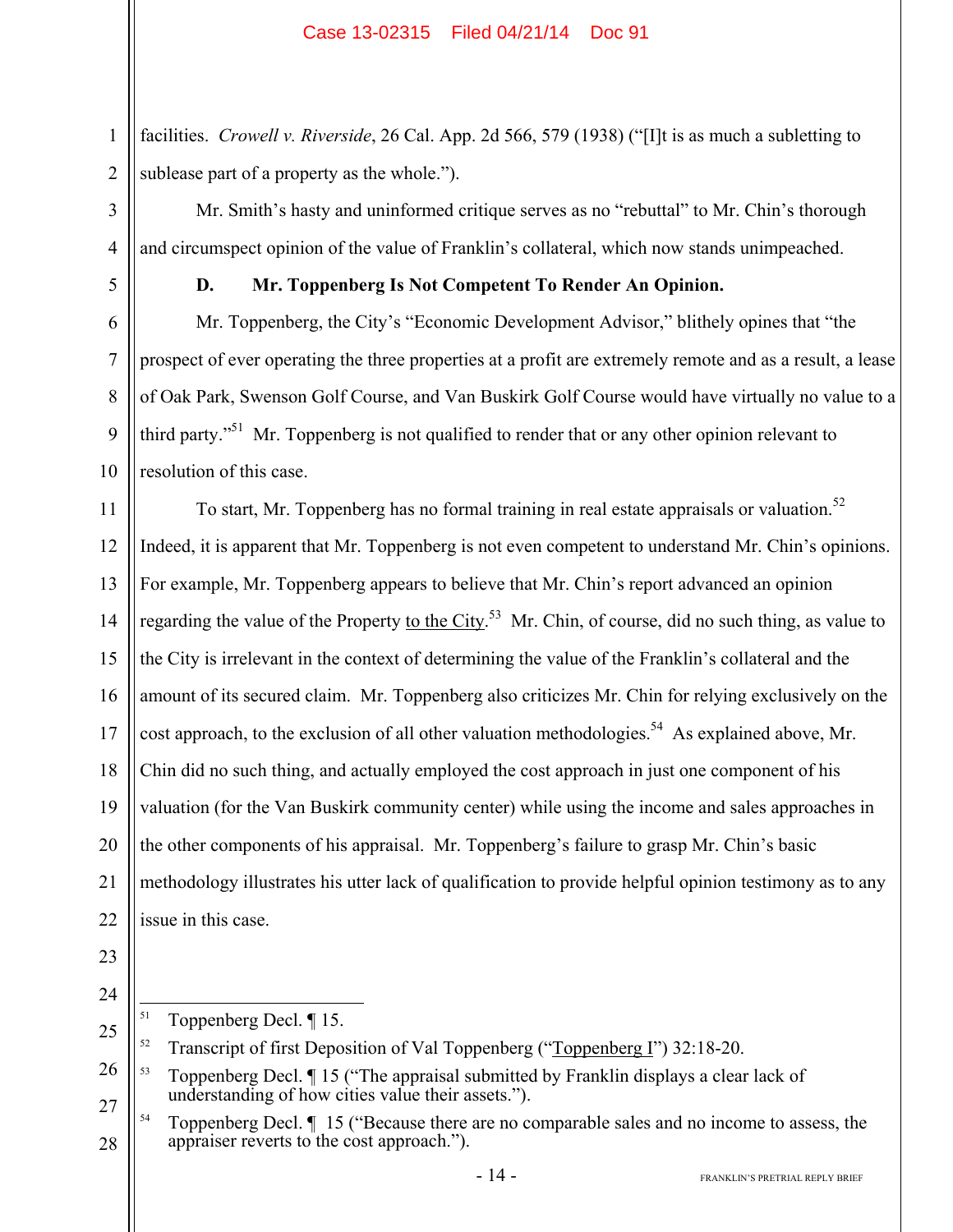1 2 3 4 5 6 7 8 9 10 11 12 13 Moreover, at deposition, Mr. Toppenberg admitted that he did not "prepare any actual calculations" in formulating his opinion.<sup>55</sup> Instead, Mr. Toppenberg relied on alleged hearsay statements from two appraisers that the City allegedly retained at some point during the bankruptcy case but conspicuously did not designate as experts to provide any opinion in connection with this litigation. Mr. Toppenberg states that "no appraisal was ever completed," but then adopts without question and without qualification the alleged statement of the appraisers – purportedly relayed "during their conversations with me and other representatives of the City" – that, had the appraisers actually completed their work, they "would likely [produce] a formal appraisal report showing that the leases have no value."<sup>56</sup> Although the appraisers therefore would have provided the City with exactly the "zero value" opinion it desired, Mr. Toppenberg states that the City then determined "that there was no point to continuing with a full appraisal."<sup>57</sup> Yet now Mr. Toppenberg uncritically adopts the appraisers' alleged hearsay statements – which are not the product of any written report (much less one that complies with the Federal Rules of Civil Procedure) – as his own opinion.

14 15 16 17 This backdoor attempt to introduce alleged oral opinions of alleged non-retained experts who have not written reports, been deposed, or otherwise made a part of this case is patently inappropriate. Mr. Toppenberg's testimony therefore is useless and unhelpful to the City, as will be explained in Franklin's forthcoming motion to exclude Mr. Toppenberg's lay opinion.

18

19

# **IV. CONCLUSION**

20 21 22 23 24 25 For all of the foregoing reasons, and based on the evidence that will be presented at trial, Franklin requests that the Court enter judgment declaring that (a) the Agreements give rise to an allowed claim for the City's liability thereunder (including all amounts payable in respect of the Bonds), not subject to objection, dispute, disallowance, offset, recoupment, subordination or recharacterization, that is secured by a valid, perfected, enforceable and unavoidable security interest in and lien on the right to possess, use and lease the Property until such time as the Bonds are repaid 55

27

28  $57$  Toppenberg Decl.  $\P$ 4.

<sup>26</sup>

<sup>55</sup> Toppenberg I 13:10-16, 13:23-14:4, 32:18-20; Transcript of second Deposition of Val Toppenberg ("Toppenberg II") 169:8-16, 182:25-183:7.

<sup>56</sup> Toppenberg Decl. ¶ 4.